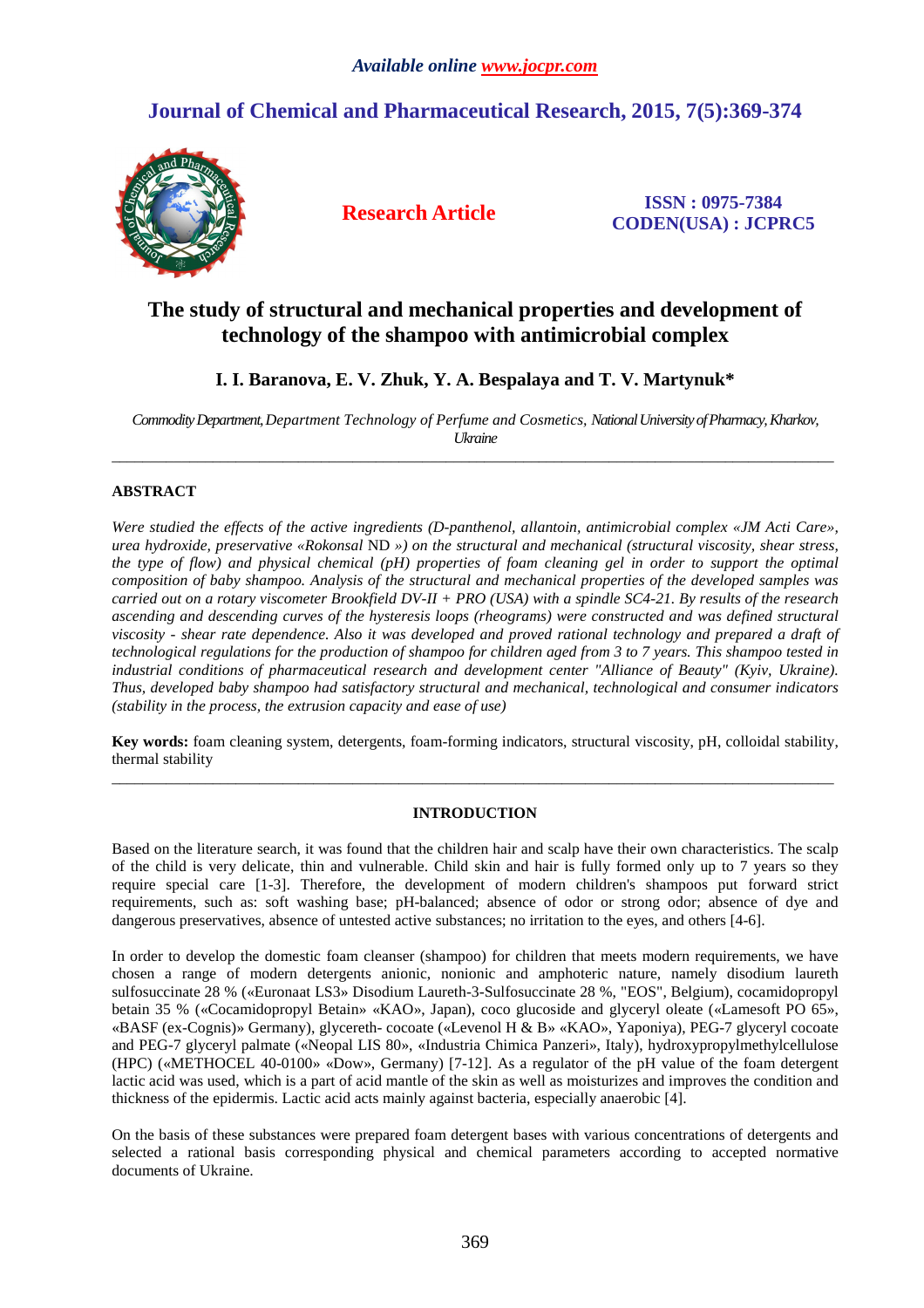The quality of prepared bases assessed by the following indicators: appearance, organoleptic properties (color, smell), the determination of pH, foaming capacity (the number of foam is not less than  $-145,0$  mm, the foam stability is not less than  $-0.8 - 1$ , 0 cu). These figures were taken into account for the qualitative assessment of modern foam detergents according to DSTU 4315:2004 «Cosmetics for cleansing the skin and hair» and TU U 24.5- 31640335-002:2007 «Products for the care and cleaning the surface of the skin». Based on these data the optimal composition of foam detergent base was chosen: disodium laureth sulfosuccinate 28% – 10,0 %, cocamidopropyl betaine 35 % – 8,0 %, coco glucoside and glyceryl oleate – 1,0 %, glycereth- cocoate – 1,0 %, PEG-7 glyceryl cocoate and PEG-7 glyceryl palmate – 0,5 % HPC – 0,3 % (the number of foam – 151,0 mm, the foam stability is not less than  $-0.95$  cu) [12, 13].

*\_\_\_\_\_\_\_\_\_\_\_\_\_\_\_\_\_\_\_\_\_\_\_\_\_\_\_\_\_\_\_\_\_\_\_\_\_\_\_\_\_\_\_\_\_\_\_\_\_\_\_\_\_\_\_\_\_\_\_\_\_\_\_\_\_\_\_\_\_\_\_\_\_\_\_\_\_\_*

Based on the microbiological, biological and toxic-hygienic researches concentrations of active substances were proved: D-panthenol – 0,5 %, allantoin – 0,05 %, hydroxyethyl urea – 0,5 % preservative «Rokonsal ND» - 0,1 % and antimicrobial complex « JM Acti Care» – 0,6 % [14-18].

It is known that the active components can significantly change the values of the rheological parameters as well as affect other parameters (pH, colloidal stability, thermo stability), what should be considered in the development cosmetics. The study of the structural and mechanical properties is an important step, because it provides the ability to predict the behavior of the shampoo during manufacturing operations, extrusion from the container (bottle), when applied to the surface of the scalp and hair [19, 20].

The aim of this study was to investigate the structural and mechanical properties of the developed one-component foam detergent bases with the active substances (D-panthenol, allantoin, hydroxyl urea, preservative «Rokonsal ND», the antimicrobial complex «JM Acti Care»), as well as ready shampoo for children between the ages of 3 and 7 years.

### **EXPERIMENTAL SECTION**

The objects of the study were one-component samples of shampoos with active substances: D-panthenol, ((Panthenol), «BASF», Germany) - a component that helps to reduce the irritating of surfactants, allantoin («Clariant», Germany) - reparative, anti-inflammatory component, hydroxyethyl urea («Hydrovance», «Akzo Nobel», USA) - a humectant, a preservative «Roconsal ND» (Phenoxyethanol / Benzoic Acid / Dehydroacetic Acid), «ISP», Germany) and antimicrobial complex «JM Acti Care» (Silver Chloride (and) Titanium Dioxide (and) Diethylhexyl Sodium Sulfosuccinate (and) Propylene Glycol), «Clariant», Germany).

During the research technological, structural, mechanical, physical and chemical studies were carried out.

Rheological parameters (structural viscosity, shear stress, etc.) were measured using a viscometer Brookfield DV-II + PRO (USA), spindle SC 4-21. The following technique was used: about  $8,0 - 8,5$  g of sample of cream was placed in the chamber, after spindle was immersed in the cream and was driven in rotational movement (20, 30, 35, 40, 50, 60, 80 and 100 r/min) from small deformation rates and then in reverse order. At the same time parameters (shear rate (Dr, c-1: 18.6, 27.9, 32.5, 37.2, 46.5, 55.8, 74.4, 93), shear stress (τ, Pa), apparent viscosity (η, mPa·s)) were fixed on the viscometer display [20].

The pH of the samples was determined by potentiometric method using ionometer «pH Meter Metrohm 744» (Germany).

#### **RESULTS AND DISCUSSION**

In order to study the type of flow and the thixotropic properties we have constructed reograms of the investigated bases with the active substances (D-panthenol, alontoina, hydroxyethyl urea, preservative «Rokonsal ND », the antimicrobial complex «JM Acti Care») showing the shear stress (τ, Pa) versus the shear rate (Dr, c-1) (Fig. 1).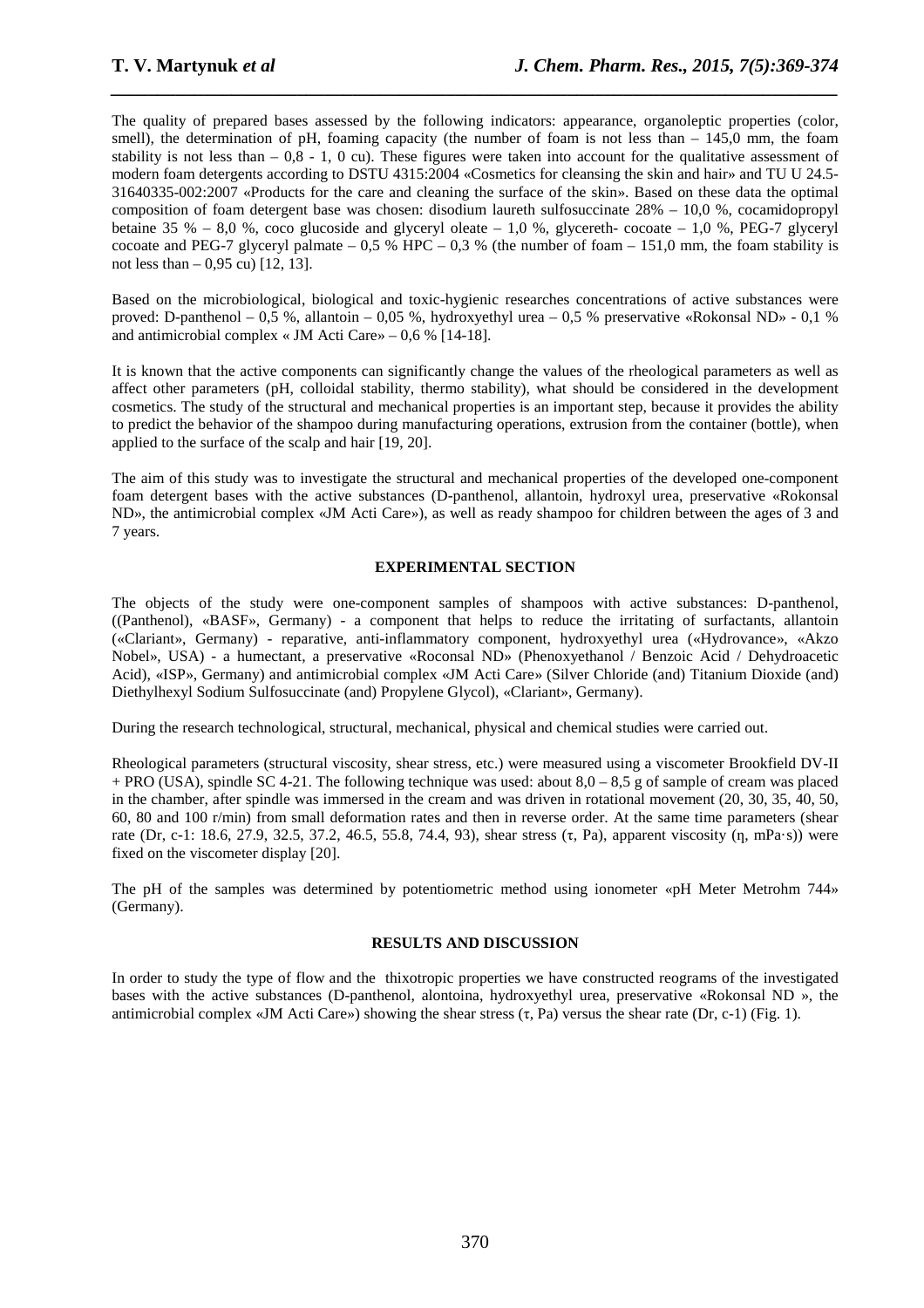

*Figure 1.* **Rheograms of investigated samples: 1 – the foam washing base of shampoo, 2 – foam washing base with antimicrobial complex «JM Acti Care», 3 – foam washing base with D-panthenol, 4 – foam washing base with allantoin, 5 – foam washing base with preservative «Rokonsal ND», 6 – foam washing base with hydroxyethyl urea, 7 – finished recipe of shampoo** 

The data were obtained by continuous ever-increasing destruction of the structure as a function of shear stress. Determinations were carried out by increasing the spindle speed from 20 to 100 rpm, reaching a constant shear stress at maximum speed and then reduce the of number rotations of the spindle.

As can be seen from Fig. 1 samples № 1 (base of shampoo), № 2 (foam washing base with antimicrobial complex «Acti care» – 0,6 %), № 3 (foam washing base with D-panthenol – 0,5 %), and № 7 (ready formulation) characterized by the presence of the lower yield stress and pseudoplastic type of flow (in the investigated range of shear rate).

Studying samples  $\mathcal{N}_2$  4 (foam washing base with allantoin – 0,05 %),  $\mathcal{N}_2$  5 (foam washing base with preservative «Rokonsal ND» – 0,1 %) and № 6 (foam washing base with hydroxyethyl urea – 0,5 %) were observed an increase in the values of rheological parameters (structural viscosity and low yield strength), appearance of plastic properties and minor thixotropic properties, as evidenced by the presence of the hysteresis loop in the rheogram (Fig. 1).

The dependence of structural viscosity of developed samples versus shear rate showed that the structural viscosity of the sample  $\mathbb{N}^2$  4 (foam washing base with allantoin – 0,05 %)  $\mathbb{N}^2$  5 (foam washing base with preservative «Rokonsal ND» - 0,1 %) and № 6 (foam washing base with hydroxyethyl urea – 0,5 %) slowly decreased with increasing of shear rate (Fig. 1) but especially the viscosity decreases rapidly in the range from 20 to 34 s<sup>-1</sup>. Further structural viscosity does not change so rapidly and at a shear rate of 60  $s^{-1}$  is described by the linear dependence.



*Figure 2.* **Structural viscosity-shear rate diagram: 1 – the foam washing base of shampoo, 2 – foam washing base with antimicrobial complex «JM Acti Care», 3 – foam washing base with D-panthenol, 4 – foam washing base with allantoin, 5 – foam washing base with preservative «Rokonsal ND», 6 – foam washing base with hydroxyethyl urea, 7 – finished recipe of shampoo**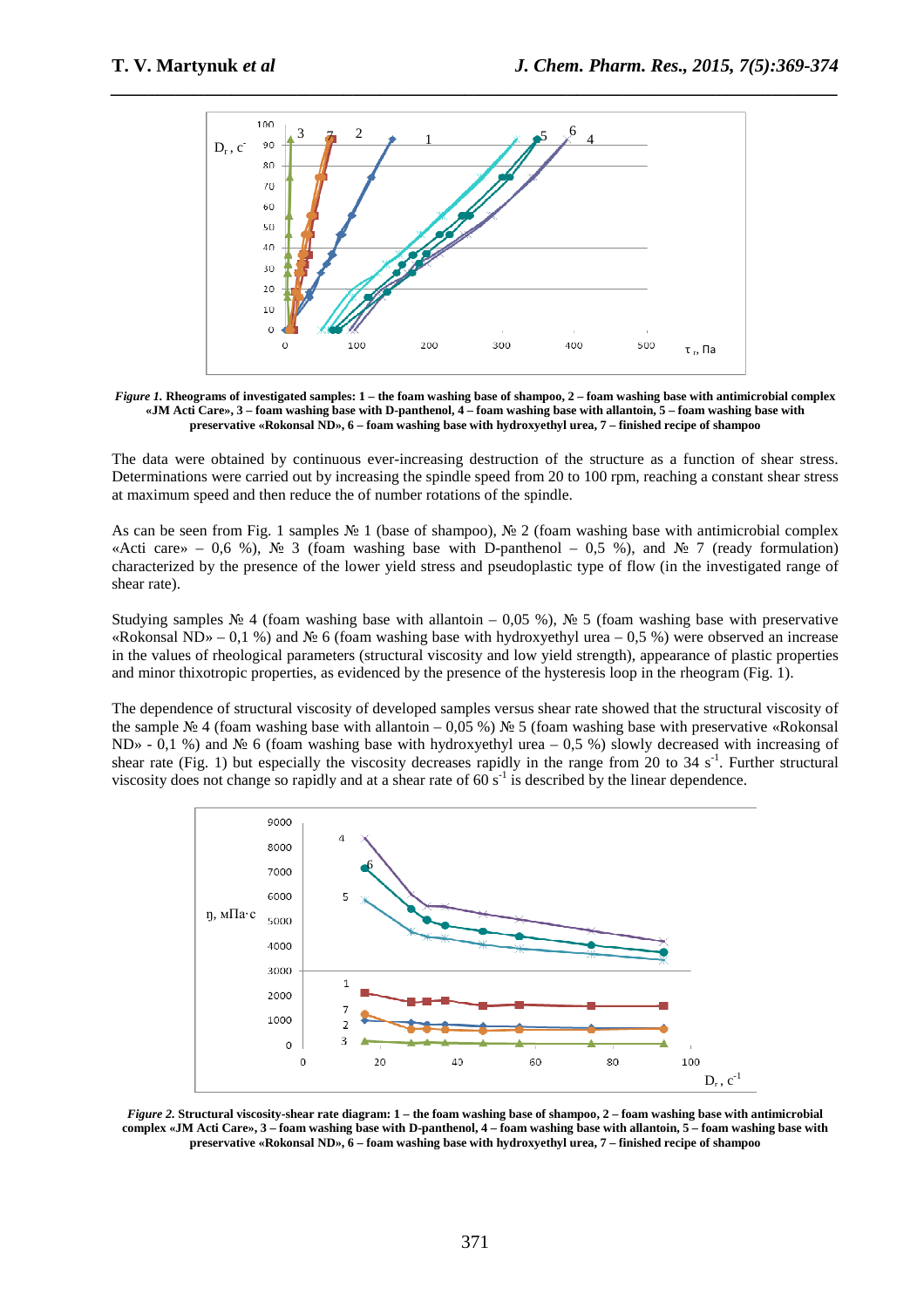Investigation of the dependence structural viscosity versus shear rate of samples № 1 (foam washing base) and № 2 (foam washing base with antimicrobial complex «JM Acti Care» – 0,6 %) and number 3 (foam washing base with D-panthenol – 0,5 %) found that their viscosity have been practically independent of the shear rate.

*\_\_\_\_\_\_\_\_\_\_\_\_\_\_\_\_\_\_\_\_\_\_\_\_\_\_\_\_\_\_\_\_\_\_\_\_\_\_\_\_\_\_\_\_\_\_\_\_\_\_\_\_\_\_\_\_\_\_\_\_\_\_\_\_\_\_\_\_\_\_\_\_\_\_\_\_\_\_*

After the study of structural viscosity versus shear rate of the sample № 7 (ready formulation), it can be concluded that the structural viscosity decreased slightly in the range of deformation from 20 to 30 s<sup>-1</sup>. Further structural viscosity of shampoo as well as samples  $N_{\text{e}}N_{\text{e}}$  4 and 5 does not change so rapidly and at a shear rate of 60 s<sup>-1</sup> is described by the linear dependence.

The established dependence of the structural viscosity versus shear rate show more uniform and easy distribution of the shampoo on the scalp and hair**.** Incorporation of active ingredients resulted in an increase of the apparent viscosity, but the character of viscosity shear rate reducing (the form of curves) slightly affected.

It is known, that production technology affects the quality of drug, its therapeutic activity and good consumer properties. Manufacturing process should consist of rational planned system of interrelated processes, where each process step must be justified [6,21,22].

The technological process began with the preparation of foam detergent base on the classical scheme: surface active agents were sequentially dissolved in the totality of purified water: disodium laureth sulfosuccinate 28 %, cocamidopropyl betaine 35 %, cocoglucoside and glyceryl oleate, glyceret- cocoate, PEG-7 glyceryl cocoate and PEG-7 glyceryl palmate (at 35-40 °C, mixing during 20 min, mixer speed 40 rev/min). The water temperature was monitored with a liquid thermometer, which was inserted into the thermowellof apparatus. In parallel glycerine with the powder of HPC were dispersed at room temperature during 10 min. Then, at the temperature of 25 °C-35 °C the following components were successively introduced into the reactor: D-panthenol, allantoin, hydroxyethyl urea, antimicrobial complex «JM Acti Care». The components were homogenized using an anchor mixer during 35 min until a homogeneous clear solution was obtained. Then the sample was taken from apparatus via sampler to determine the pH with a pH meter.

To prevent the formation of foam in the reactor mixer speed was reduced to about 30 ver/ min, and lactic acid solution was introduced to the required pH (5,2-5,8). Then complex preservative «Roconsal ND» was added at mixer speed up to 30 rev / min. Components were mixed during 2-3 min. This preservative has to be introduced only after adjusting the pH level, as at a pH below 6,2 this preservative can be inactivated. As a result transparent gel base was obtained.

The technological process of this product is carried out with the necessary sanitary rules and requirements, set out in the standard sanitary requirements of the enterprise for the production of «Sanitary pre-production of foam detergents».

Production of developed product consists of six basic steps of the technological process and two stages of packaging, which are summarized below.

# **Step 1.Weighing of components of the developed shampoo.**

After passing incoming inspection of raw materials on the scales 200 AD (Germany) in separate labeled clean containers, required number of components, specified in the recipe, which are delivered to the site via transport trolleys, are weighed .

#### **Step 2. Preparation of surface active agents solution.**

In the step of manufacturing of foam detergent base by a centrifugal pump (LEO7752923, Ukraine) into the container (stainless steel, the volume of 1,200 liters, the manufacturer of «YuzhmolProm», Ukraine) the calculated amount of purified water (35 °C-40 °C) is poured. Then, water is pumped through a conduit in the single-walled stainless steel reactor with a steam circuit capacity of 1500 kg, without vacuum equipment (NPP Intermash, Ukraine) with two types of mixers: the anchor (40 rev/min) and propeller (80-100 rev/min) which ensures effective mixing of the components. Manually via the upper loading hatch components are loaded into the reactor (disodium laureth sulfosuccinate 28 %, cocamidopropyl betaine 35 %, cocoglucoside and glyceryl oleate, glyceret cocoate, PEG-7 glyceryl cocoate and PEG-200 glyceryl palmat). Components are mixed until complete dissolution during 20 min with the frame mixer speed 40 rev/min. Then, using the circulation circuit solution, which was obtained, is forced through a propeller mixer during 5-7 min with the rate of turnover of a propeller mixer 80-100 rev/min for averaging mass.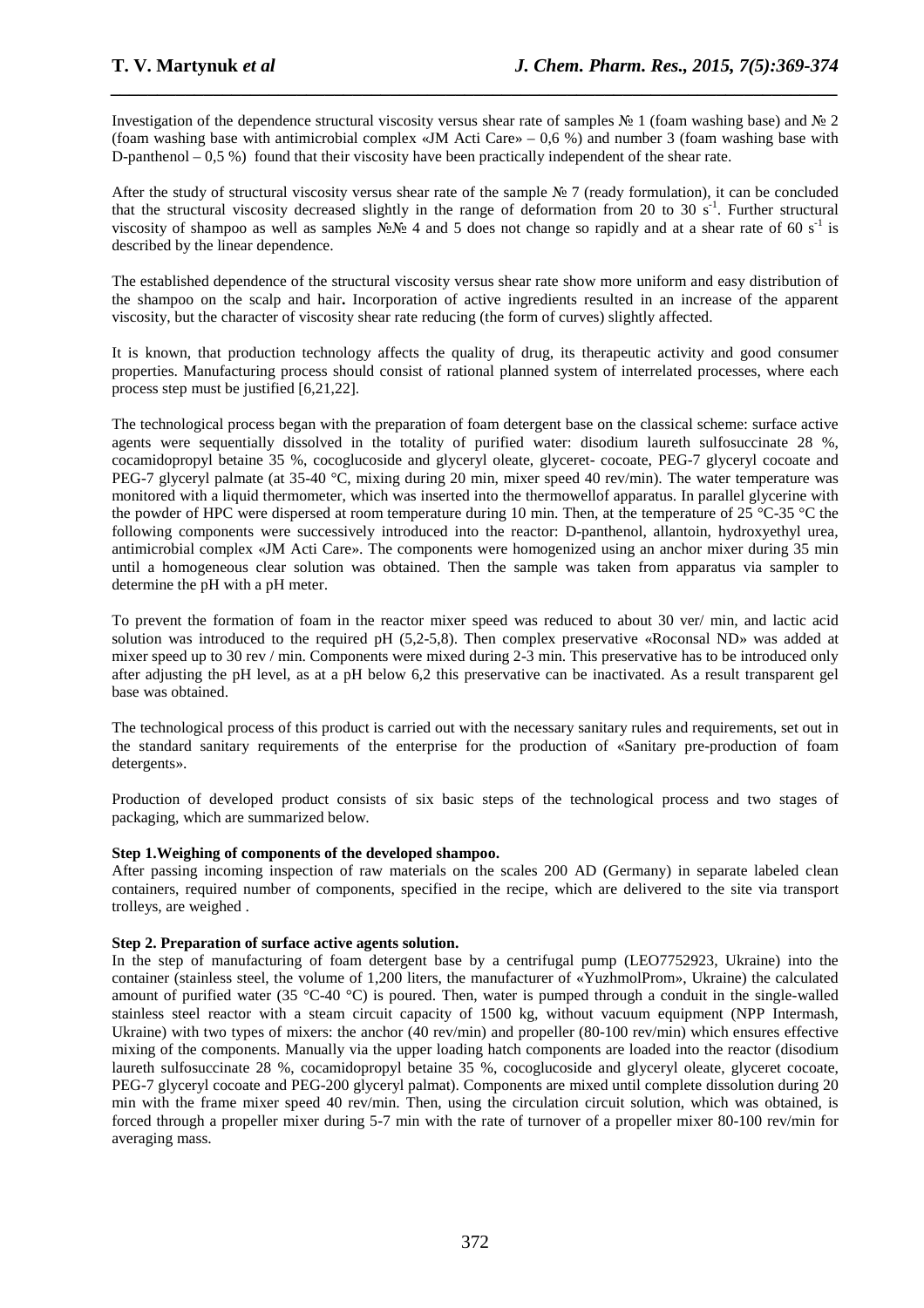#### **Step 3. Dispersion of HPC in glycerin.**

Amount of HPC, weighed in a separate vessel, is mixed with the weighed amount of glycerin. Mixing is during 2-5 min until a uniform translucent mass suspension with no visible clumps will be obtained.

*\_\_\_\_\_\_\_\_\_\_\_\_\_\_\_\_\_\_\_\_\_\_\_\_\_\_\_\_\_\_\_\_\_\_\_\_\_\_\_\_\_\_\_\_\_\_\_\_\_\_\_\_\_\_\_\_\_\_\_\_\_\_\_\_\_\_\_\_\_\_\_\_\_\_\_\_\_\_*

Amount of HPC, weighed in a separate vessel (stainless steel, 25 liters «Ukraine»), is mixed with the weighed amount of glycerin. Mixing occurs by hand using mixer for 2-5 minutes (Stark HM-1350 PRO, Germany) until a uniform translucent mass suspension without visible clumps will be obtained.

#### **Step 4. Dissolution of suspension in a solution of surface active agents.**

Glycerin suspension was introduced slowly in the surface active agents solution, which was obtained, through the upper loading hatch in the running frame mixer (30-40 rev/min) and was mixed for 15-20 min, then for 10 min was mixed with a propeller mixer at 80-100 rev/min to obtain a homogeneous transparent mass.

#### **Step 5. Introduction of the active components**

With the frame mixer of reactor at 40 rev/min and a temperature of (25-35) °C successively weighed (step 1), the components were introduced into the reactor through the loading hatch: D-panthenol, allantoin, hydroxyethyl urea, antimicrobial complex «JM Acti Care». Then, using the circulation loop with a propeller mixer, components were homogenized for 10 minutes at about 80-100 rev/ min.

#### **Step 6. pH correction and introduction of preservative.**

Samples of solution were taken from two zones of reactor (50 ml from the top and the same amount from the bottom), to verify required physical and chemical quality parameters, including pH [7-12].

After receiving the results of laboratory testing of samples, the pH was adjusted with lactic acid. Lactic acid is introduced in the required amounts directly into the reactor and mixed using frame mixer (35-40 rev/min) for 5-7 min. Additional samples were taken for re-checking the pH. In case of obtaining the required pH level between 5,2 and 5,7 we introduced a preservative and homogenized using frame mixer (35-40 rev/min) for 5-7 min. The uniformity of the obtained solution was control. Weight should be transparent homogeneous without extraneous inclusions.

#### **Step 7. Packing in primary packaging.**

The obtained product is packed in bottles of PEG («Pharma» v. 250 / 24-410 / art.01) (white) of 250 ml, with dispenser (white IS CG-07-2A 24 | 410). Weight is loaded by pneumatic diaphragm pump (DDA50C, Poland). In the hopper, with the help of semi-automatic dispenser (LLC - Technology-Business, Ukraine), weight is packaged in vials, manually wind the cover, then using the conveyor belt (NPP Intermash, Ukraine) labelis automatically pastedon the vial.

With laser marker (Linx SL501-09-9678, Slovakia) date is automatically stamped on the reverse side of the vial.

#### **Step 8. Packing of vials into boxes and formation of pallets.**

Bottles with a product are manually placed in boxes, using weights, completeness of each box is checked. Each box is automatically glued on line (packer boxes SIAT FAMSB-S 53345 -180W, Italy). Sealed boxes are manually placed up to 5 rows on pallets, for group transportation.

#### **CONCLUSION**

Thus, studies have shown that selected active ingredients of shampoo for children aged 3 to 7 years, can significantly affect the basic characteristics of foam washing base. With addition of D-panthenol and antimicrobial complex «JM Acti Care» viscosity reduction of developed bases of shampoo was observed (Newtonian fluids). With addition of a allantoin preservative «Rokonsal ND» and hydroxyethyl urea on the contrary there was an increase in viscosity, indicating the presence of plastic properties.

A rational technology of baby shampoo was developed and justified. Also on the basis of this project technological regulations for production of shampoo is composed. This shampoo is tested under industrial conditions on the basis of pharmaceutical research and development center «Alliance of Beauty» (Kyiv, Ukraine).

Thus, we have developed baby shampoo, which has a satisfactory structural-mechanical, technological and consumer indicators (stability in the process, extrusion capacity, and ease of use).